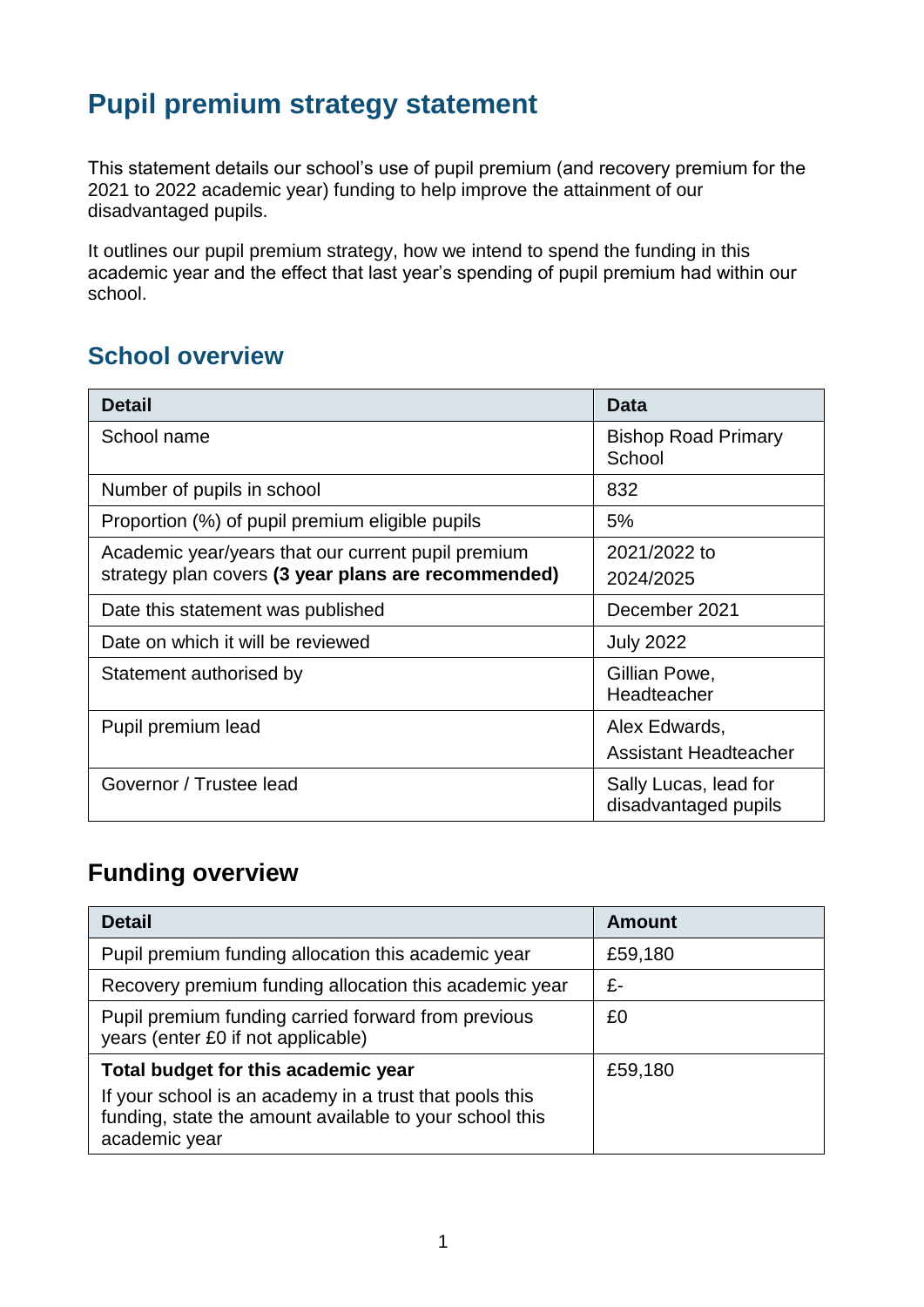# **Part A: Pupil premium strategy plan**

### **Statement of intent**

The Government introduced the Pupil Premium Grant in 2011 to address the current underlying inequalities between children eligible for free school meals (FSM) and their wealthier peers, by ensuring funding to tackle disadvantage reaches the pupils who need it most. Schools have the freedom to decide how the Pupil Premium is spent in order to diminish the difference of attainment, opportunities and life chances for these pupils on an individual basis.

At Bishop Road Primary School we support all our pupils. We do this by providing high quality classroom teaching supplemented by interventions to support vulnerable learners as and when required. The School Leadership Team and Governing Body monitor the impact of all spending and interventions, including pupil premium funding. Pupils eligible for free school meals are currently a small number at Bishop Road; the grant received by the government is spent to support these pupils in a variety of ways across the school. In making appropriate provision for this we also acknowledge that not all pupils in receipt of free school meals are socially disadvantaged. We also recognise that not all pupils who are socially disadvantaged are registered or qualify for free school meals.

The overall impact of pupil premium investment in the school has been significant in supporting high achievement and progress for pupils in this group. In recognition of this, the school has been shortlisted in the South West region for the Pupil Premium Awards on three occasions in recent years.

#### **Quality First Teaching**

Effective classroom teaching is the key ingredient in supporting pupil premium children at Bishop Road. Teaching is built around very high expectations for all, subject expertise and positive relationships. Our teachers forensically know their students so they can proactively intervene in lessons to close any gaps in learning. All teachers and support staff are aware of the importance of maintaining high expectations for all and never conflate low prior attainment as limited potential. Quality first teaching at Bishop Road benefits all students but also includes deliberate strategies that target closing the gaps for Pupil Premium students, for example, targeted questioning, detailed written feedback, targeted verbal feedback during lessons, a strategic seating plan, challenges for high attaining students and scaffolding to ensure lower ability students have what they need to achieve high quality outcomes.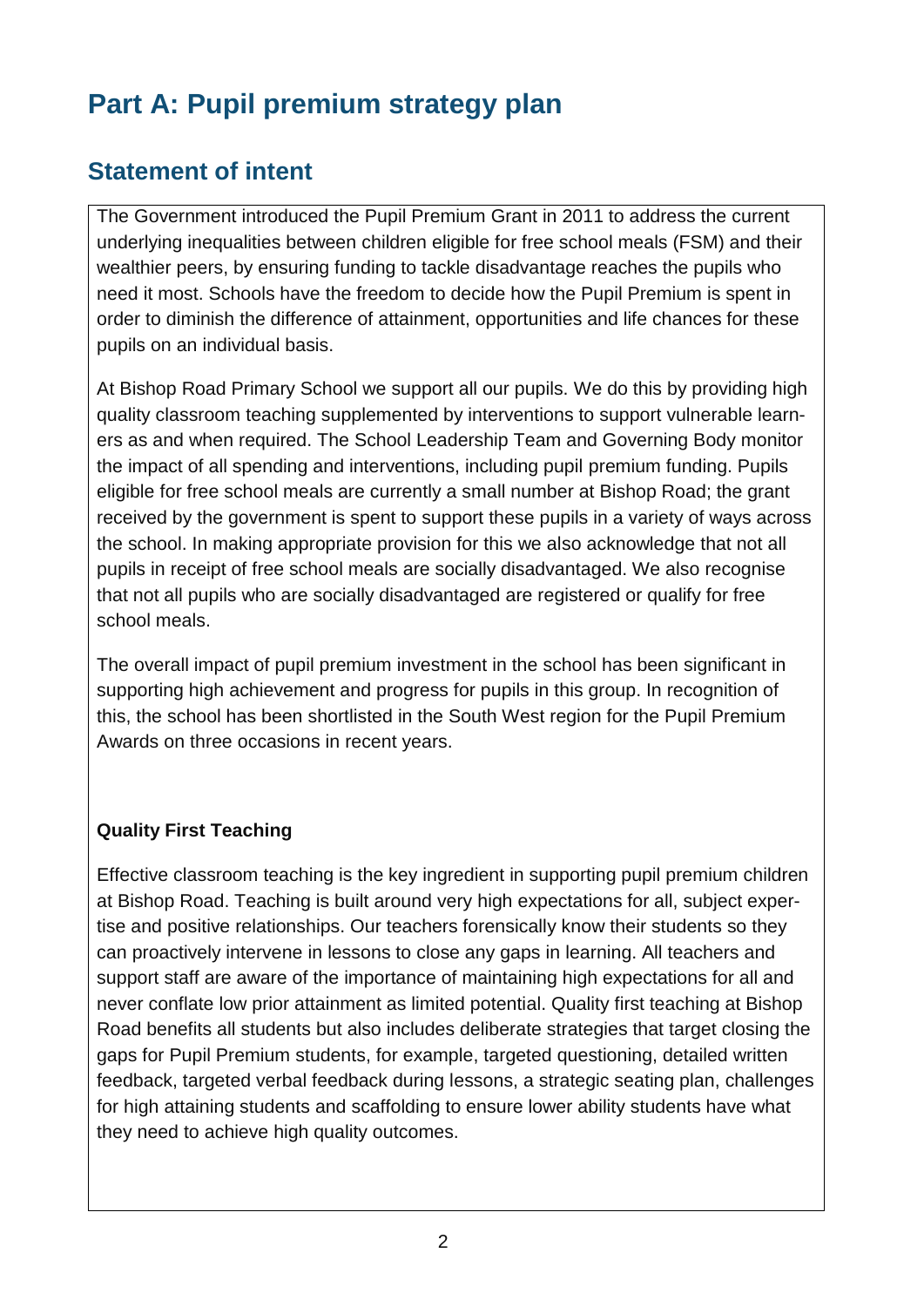#### **Targeted academic support**

Evidence consistently shows the positive impact that targeted academic support can have, including on those who are not making good progress across the spectrum of achievement. All Pupil Premium children at Bishop Road receive 1:1 sessions with their class teacher, an intervention teacher or specific and measurable interventions with an LSA. These sessions focus on very specific academic targets, which help to close the gaps in academic attainment. For high attaining pupil premium children, these sessions are used to challenge them and extend their learning. Children who are working significantly below age related in Reading, Writing, Grammar and Maths will also have regular academic interventions with an LSA. Class teachers plan and provide resources for these sessions to ensure that interventions are targeted and directly support quality first teaching in class.

#### **Wider strategies**

Bishop Road deliberately offers opportunities to build students' social and cultural capital into the curriculum and we ensure that we are preparing all children for their future lives through a wide range of enrichment experiences as they move through the school. A portion of the pupil premium spend is used to ensure that disadvantaged pupils are able to access the full spectrum of opportunities offered including trips, clubs, sports competitions and music tuition. All pupil premium children are involved in two school performances each year and the school interview crew during their time at the school and Year 5 and 6 pupil premium children take part in the Wider World programme (when available), all of which are designed to develop confidence, resilience and community engagement. Children's emotional wellbeing and mental health is supported through weekly whole class Growth and Reflection lessons, targeted ELSA interventions and therapeutic support.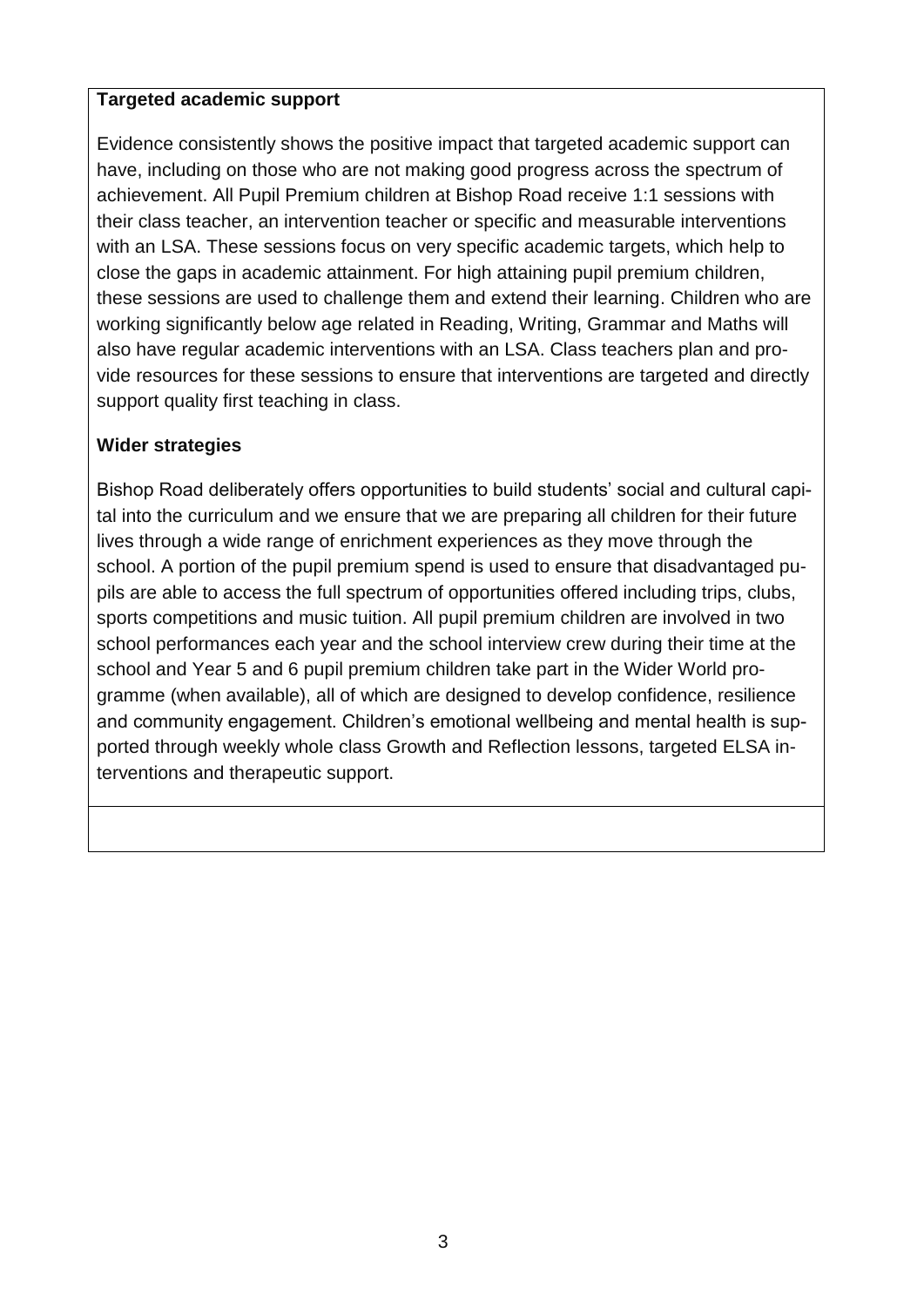### **Challenges**

This details the key challenges to achievement that we have identified among our disadvantaged pupils.

| <b>Challenge</b><br>number | <b>Detail of challenge</b>                                                                                                                                                                                                    |
|----------------------------|-------------------------------------------------------------------------------------------------------------------------------------------------------------------------------------------------------------------------------|
|                            | 44% of pupil premium children are EAL learners. The lower level of con-<br>fidence with English that many of their parents affects participation in<br>home activities such as daily reading with their child.                |
| 2                          | Many pupil premium children live at a greater distance from the school;<br>this can affect their punctuality and attendance, particularly if a family<br>member must isolate, removing the child's means of travel to school. |
| 3                          | 16% of pupil premium are SEND learners.                                                                                                                                                                                       |
| 4                          | D. Pupil attendance was below the school's average for 2020/21 at<br>94.7% compared to the school's overall attendance rate of 98%.                                                                                           |
| 5                          | Some children eligible for pupil premium do not experience a range of<br>enrichment experiences outside of school because of additional costs<br>attached.                                                                    |

### **Intended outcomes**

This explains the outcomes we are aiming for **by the end of our current strategy plan**, and how we will measure whether they have been achieved.

| Intended outcome                                                                                                                                            | <b>Success criteria</b>                                                                                                                                                  |
|-------------------------------------------------------------------------------------------------------------------------------------------------------------|--------------------------------------------------------------------------------------------------------------------------------------------------------------------------|
| PP children make accelerated<br>progress and close the<br>attainment gap on their peers.                                                                    | Each key stage will show accelerated progress amongst<br>PP children towards cohort average.                                                                             |
| There is greatest progress in<br>reading attainment.                                                                                                        | Reading shows the highest attainment increase from<br>entry to year end.                                                                                                 |
| Children will overcome specific<br>individual learning barriers.                                                                                            | Teachers can identify personalised strategies developed<br>with their PP children in class and during feedback<br>sessions leading to increased progress and attainment. |
| PP children reach or surpass age<br>related expectations on average<br>across the curriculum measured<br>through assessment data and<br>teacher assessment. | PP children reach or surpass age related expectations on<br>average across the curriculum.                                                                               |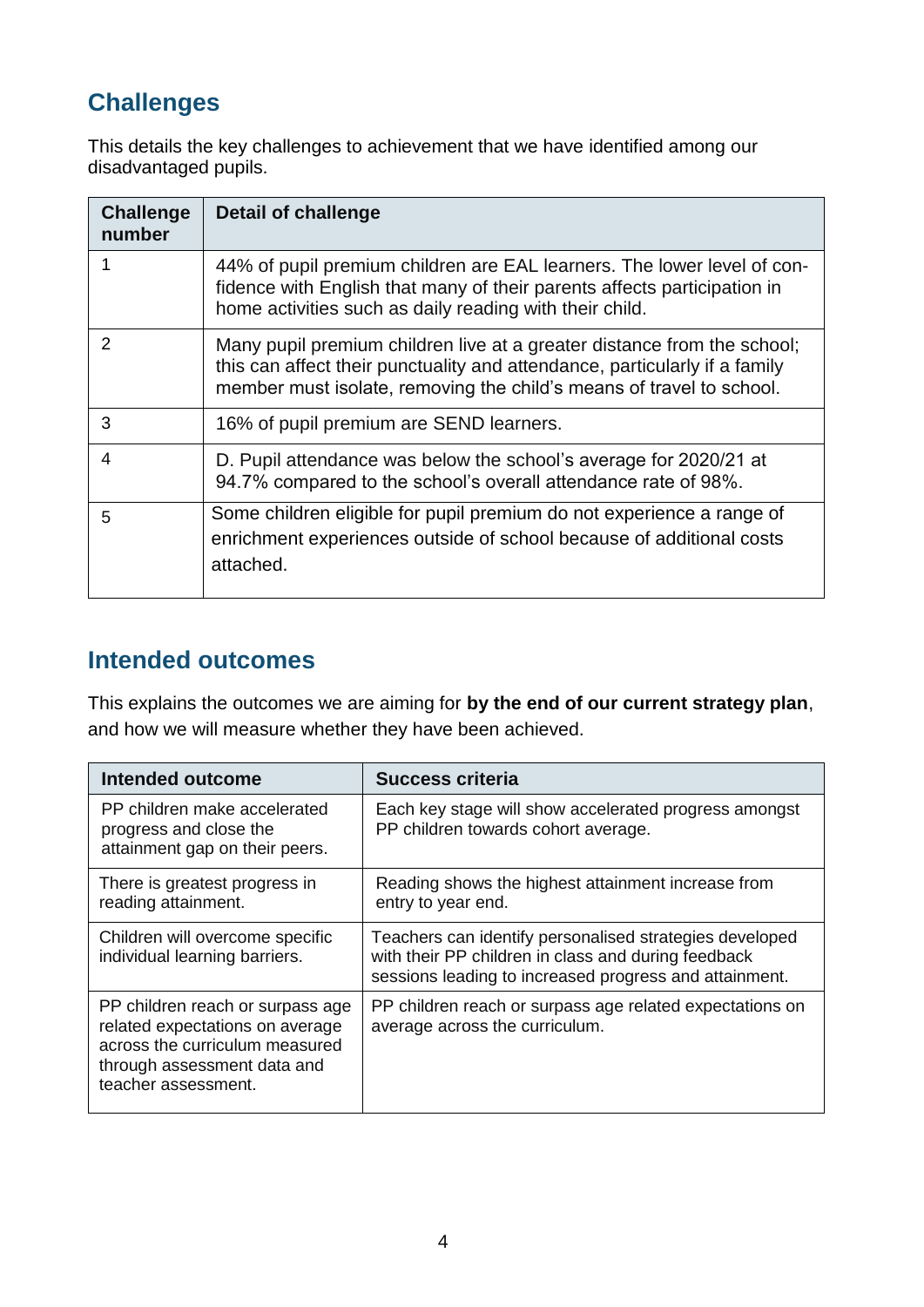| PP children will engage fully in<br>remote learning.                                                             | All PP children will be able to access remote learning. All<br>PP children will be able to have an interactive remote<br>learning experience if required when unable to attend<br>school. |
|------------------------------------------------------------------------------------------------------------------|-------------------------------------------------------------------------------------------------------------------------------------------------------------------------------------------|
|                                                                                                                  | All PP children will be supported to make progress<br>٠<br>during any spells of remote learning.                                                                                          |
|                                                                                                                  | All children to be given pertinent feedback from teach-<br>٠<br>ers of the work they upload to Class Dojo.                                                                                |
| All pupil premium children to<br>enhance their cultural capital<br>through enriching educational<br>experiences. | Children eligible for PP attend the full spectrum of<br>enriching experiences.                                                                                                            |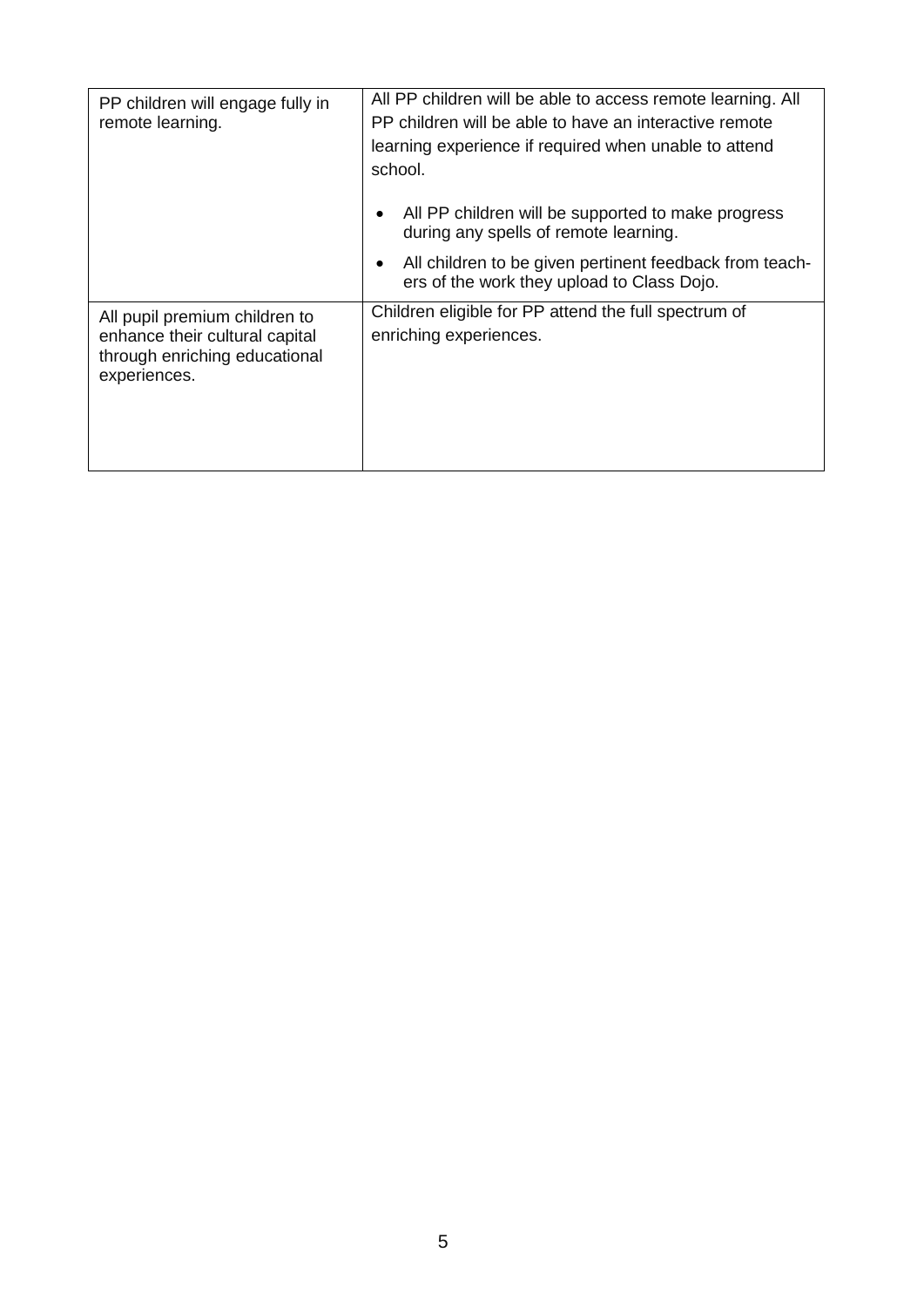### **Activity in this academic year**

This details how we intend to spend our pupil premium (and recovery premium funding) **this academic year** to address the challenges listed above.

| <b>Activity</b>                                                                                                                                                                                                                                                                           | <b>Evidence that supports this</b><br>approach                                                                                                                                                                                                                                                                                                                                                                                                                                                                                                        | <b>Challenge</b><br>number(s)<br>addressed |
|-------------------------------------------------------------------------------------------------------------------------------------------------------------------------------------------------------------------------------------------------------------------------------------------|-------------------------------------------------------------------------------------------------------------------------------------------------------------------------------------------------------------------------------------------------------------------------------------------------------------------------------------------------------------------------------------------------------------------------------------------------------------------------------------------------------------------------------------------------------|--------------------------------------------|
| Use of progress tracking<br>data to tailor appropriate<br>personalised learning<br>approaches for PP children.<br>Staff training investment                                                                                                                                               | Investment in staff knowledge,<br>understanding and skills of teaching<br>strategies/approaches and pedagogy<br>enables enhanced effectiveness of<br>classroom practice for all.                                                                                                                                                                                                                                                                                                                                                                      | 1, 3                                       |
| Focus on improving reading<br>fluency and developing the<br>use of strategies to aid read-<br>ing comprehension skills.<br>Achieved through 1:1 CT<br>conferencing, targeted sup-<br>port from NTP tutor and<br>through specific and meas-<br>urable interventions per-<br>formed by LSAs | Due to school closure in March 2020<br>and January 2021, there is a need to<br>continue with our approach outlined in<br>the previous academic year. We are<br>mindful that access to quality reading<br>material during school closure was<br>negatively affected. School wide, the<br>attainment gap is largest in reading.<br>Analysis identifies the need to increase<br>fluency in reading as well as strength-<br>ening key strategies for developing<br>comprehension of a text as core as-<br>pects required to achieve target pro-<br>gress. | 1, 3                                       |

#### **i.** Quality of teaching for all Budgeted cost: £4700

#### **Targeted academic support (for example, tutoring, one-to-one support structured interventions)**

#### Budgeted cost: **£27480**

| <b>Activity</b>                                                                | Evidence that supports this approach                                                                                                                                    | <b>Challenge</b><br>number(s)<br>addressed |
|--------------------------------------------------------------------------------|-------------------------------------------------------------------------------------------------------------------------------------------------------------------------|--------------------------------------------|
| Personalised learning<br>focus in 1:1 feedback<br>sessions with PP<br>children | Sutton Trust research into effective<br>progress.<br>Difficulties in building self-esteem, mental<br>wellbeing, friendships or home life are a                          | 1, $2, 3$ and<br>5                         |
| Pastoral support in small<br>groups and 1:1<br>sessions.                       | barrier to learning of some of our PP<br>children (see DPS forms). Pastoral team<br>work with these children to support them<br>socially and emotionally within school. |                                            |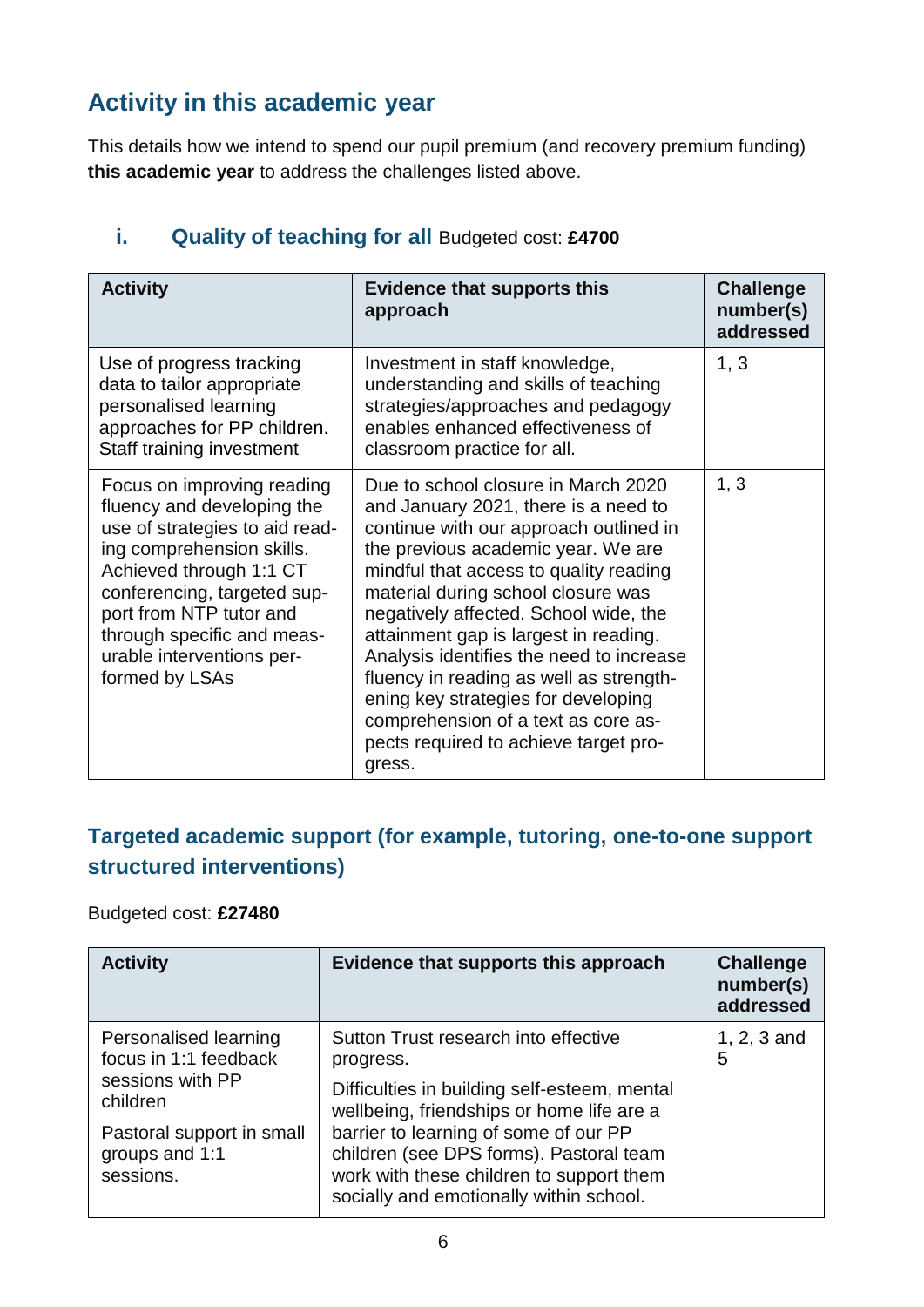| Training for teachers<br>delivering pastoral<br>support (play therapy<br>and ELSA training)                                                                                                                                                                                                                                                                      |                                                                                                                                                                                                                                                                                                                                                                                |         |
|------------------------------------------------------------------------------------------------------------------------------------------------------------------------------------------------------------------------------------------------------------------------------------------------------------------------------------------------------------------|--------------------------------------------------------------------------------------------------------------------------------------------------------------------------------------------------------------------------------------------------------------------------------------------------------------------------------------------------------------------------------|---------|
| 1:1 intervention (teacher<br>led) to support targeted<br>core learning outcomes<br>taken from assessment<br>data from 2020/21 and<br>DPS forms.                                                                                                                                                                                                                  |                                                                                                                                                                                                                                                                                                                                                                                |         |
| Specific and targeted<br>1:1 and small group LSA<br>interventions to support<br>specific learning aims,<br>particularly closing the<br>reading gap. Schemes<br>such as switch on<br>reading to be used.                                                                                                                                                          |                                                                                                                                                                                                                                                                                                                                                                                |         |
| <b>Additional phonics</b><br>sessions targeted at<br>disadvantaged pupils<br>who require further<br>phonics support to<br>achieve the expected<br>level in the phonics<br>screening.                                                                                                                                                                             | Phonics approaches have a strong<br>evidence base indicating a positive impact<br>on pupils, particularly from disadvantaged<br>backgrounds. Targeted phonics<br>interventions have been shown to be more<br>effective when delivered as regular<br>sessions over a period up to 12 weeks:<br><b>Phonics   Toolkit Strand   Education</b><br><b>Endowment Foundation   EEF</b> | 1, 3    |
| Engaging with the<br><b>National Tutoring Pro-</b><br>gramme to provide a<br>blend of tuition,<br>mentoring and school-<br>led tutoring for pupils<br>whose education has<br>been most impacted by<br>the pandemic. A<br>significant proportion of<br>the pupils who receive<br>tutoring will be<br>disadvantaged, including<br>those who are high<br>attainers. | Tuition targeted at specific needs and<br>knowledge gaps can be an effective<br>method to support low attaining pupils or<br>those falling behind, both one-to-one:<br>One to one tuition   EEF (educationendow-<br>mentfoundation.org.uk)<br>And in small groups:<br><b>Small group tuition   Toolkit Strand   Educa-</b><br>tion Endowment Foundation   EEF                  | 1, 2, 3 |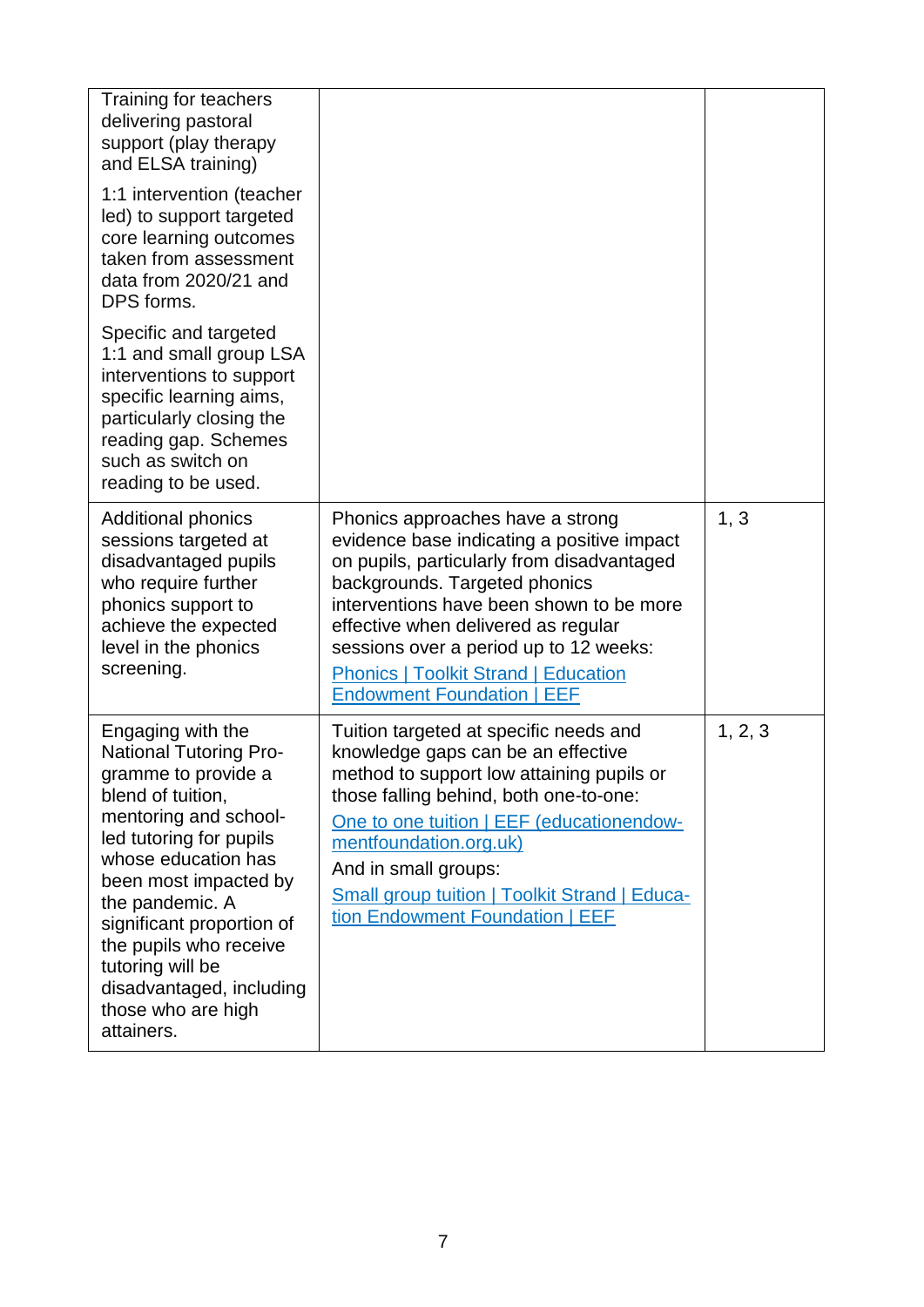### **Wider strategies (for example, related to attendance, behaviour, wellbeing)**

Budgeted cost: **£27000**

| <b>Activity</b>                                                                                                                                                                                                                                                                                                                                              | <b>Evidence that supports this</b><br>approach                                                                                                                                                                                                                                                                                                                                                                                                                                                                                                                                                                              | <b>Challenge</b><br>number(s)<br>addressed |  |
|--------------------------------------------------------------------------------------------------------------------------------------------------------------------------------------------------------------------------------------------------------------------------------------------------------------------------------------------------------------|-----------------------------------------------------------------------------------------------------------------------------------------------------------------------------------------------------------------------------------------------------------------------------------------------------------------------------------------------------------------------------------------------------------------------------------------------------------------------------------------------------------------------------------------------------------------------------------------------------------------------------|--------------------------------------------|--|
| Ensuring children engage with the<br>wider life of the school and enhance<br>their cultural capital through<br>enriching experiences. Other<br>strategies include: providing<br>social/emotional interventions,<br>homework club, interview crew,<br>enrichment, trip subsidy investment,<br>author visits, music lessons.<br>lunchtime clubs, theatre trip. | Development of resilience and<br>wellbeing supports behaviour<br>for learning and embeds<br>attitudinal strength to overcome<br>challenges. DPS forms show<br>that children can find it difficult<br>to complete regular reading<br>and homework tasks at home.<br>Enhanced cultural experiences<br>elevate the aspirations of pupils<br>to diminish socio-economic<br>disparities. Interview Crew<br>gives PP children the chance to<br>fully engage on a more<br>personal and aspirational level<br>with visitors to the school and<br>to ask questions regarding their<br>inspiration, motivation and<br>practical tips. | 2, 5                                       |  |
| Strengthening home-school link with<br>families of PP children through<br>increased verbal communication and<br>the gift of a book scheme.                                                                                                                                                                                                                   | Books are at the heart of our<br>school culture. We see this fo-<br>cus on reading as essential in<br>order to elevate access and as<br>a key drive for social mobility.<br>DPS forms show that some of<br>our PP families struggle to read<br>regularly at home. Fewer<br>families of PP children have<br>attended open events at the<br>school, such as class<br>performances.                                                                                                                                                                                                                                            | 1, 2, 4, 5                                 |  |

## **Total budgeted cost: £59,180**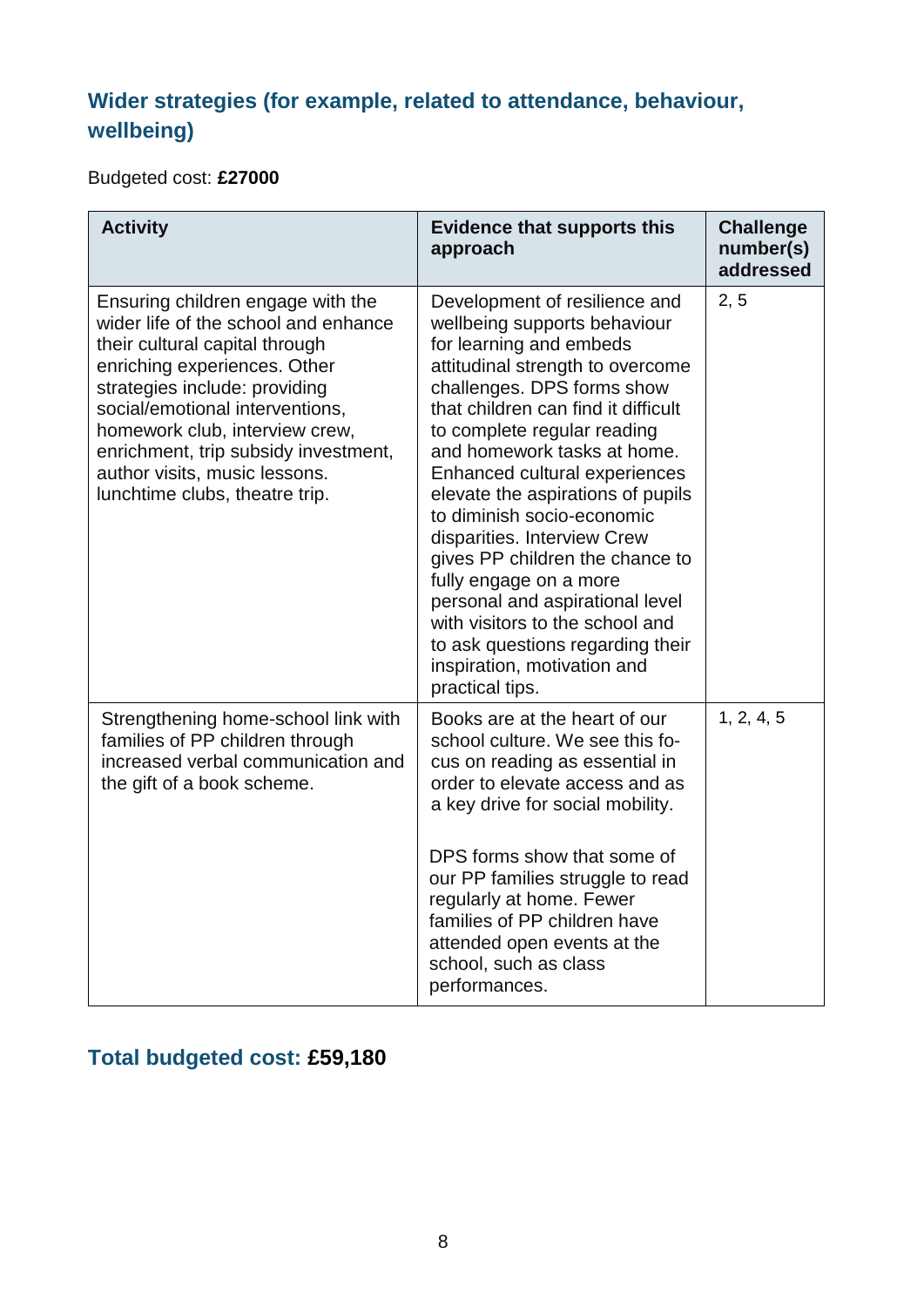# **Part B: Review of outcomes in the previous academic year**

# **Disadvantaged pupil performance overview for last standardised assessment point**

|               |                                                                        | A SP data                           | End of KS2 percentage of pupils achieving the expected standard Year 6 |                 |
|---------------|------------------------------------------------------------------------|-------------------------------------|------------------------------------------------------------------------|-----------------|
|               | <b>National</b><br>Benchmark (Not<br>disadvantaged)<br>EXS <sub></sub> | School Not<br>disadvantaged<br>EXS. | School<br>Disadvantaged<br>EXS                                         | No of<br>pupils |
| Maths         | 78                                                                     | 96%                                 | 100%                                                                   |                 |
| Reading       | 73                                                                     | 91%                                 | 67%                                                                    | 6               |
| Writing (TA)* | 78                                                                     | 93%                                 | 67%                                                                    |                 |
| Grammar       | 78                                                                     | 92%                                 | 67%                                                                    |                 |



|                                                  | Reading<br>Explore data in<br>detail | Writing<br>Explore data in<br>detail | <b>Maths</b><br>Explore data in<br>detail |
|--------------------------------------------------|--------------------------------------|--------------------------------------|-------------------------------------------|
| Progress score for<br>disadvantaged<br>pupils    | $-1.59$                              | 3.44                                 | 1.74                                      |
| Confidence interval                              | $-7.0$ to $3.8$                      | $-1.6$ to $8.4$                      | $-3.0$ to $6.5$                           |
| Number of disadvantaged pupils                   | 5                                    | 5                                    | 5                                         |
| Disadvantaged pupils with<br>adjusted scores     | 0                                    | $\Omega$                             | $\Omega$                                  |
| National average for<br>non-disadvantaged pupils | 0.32                                 | 0.27                                 | 0.37                                      |

.